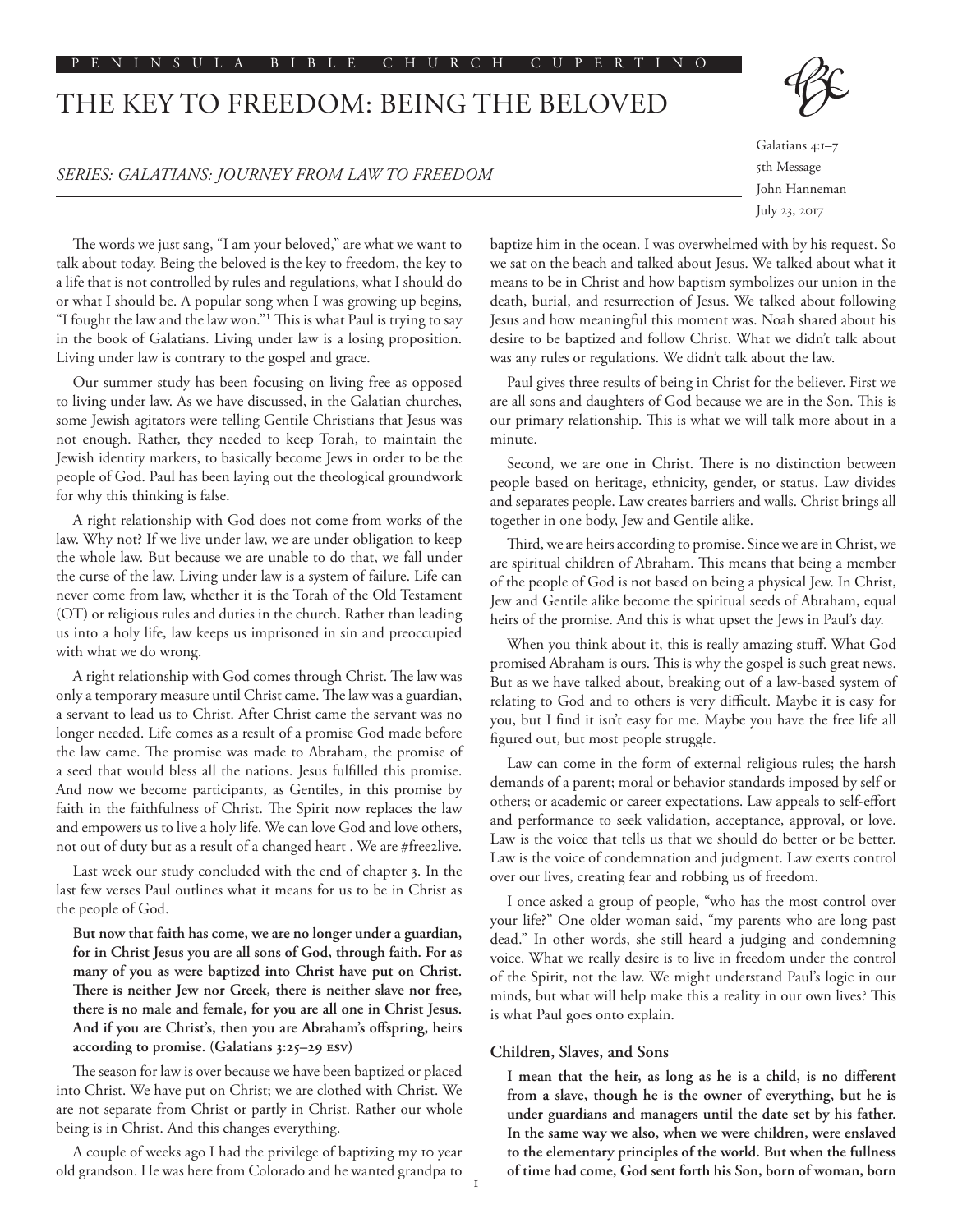**under the law, to redeem those who were under the law, so that we might receive adoption as sons. And because you are sons, God has sent the Spirit of his Son into our hearts, crying, "Abba! Father!" So you are no longer a slave, but a son, and if a son, then an heir through God." (Galatians 4:1–7)**

Paul gives us three relationships to consider: child, slave, and son.

First, a child. A child here likely refers to a minor who has not reached the age of maturity. He still needs protection, guidance, and care. Paul uses this word in Ephesians and 1 Corinthians to emphasize vulnerability and need for growth. A child is under the care of guardians and managers, household servants, until he reaches the time set by the father to become an adult son.

Even though a child is an heir and owner of everything by right, he has no experience of this reality while remaining a child. Thus he is no different than a slave who has no hope for a future inheritance. The child is analogous to a person living under law. The law keeps him from an adult relationship with the father and the experience of being an heir. In particular the pronoun *we* might imply that a Jew living under law is no different than a Gentile, even though he is a descendant of Abraham and has all the promises of the covenant.

Paul also states the child is under the elemental principles of the cosmos, the *stoixeia*. The *stoixeia* are the fundamental elements of the world, in particular earth, air, water, and fire. These elements were thought to have some transcendent power, and might have been the object of pagan worship. Remarkably, Paul is saying that living under law is not much different than living as a pagan under the elemental principles.

Most of us know what it is like to return home after being an adult and living on our own. You go back to your parents home, and what happens? You slip back into relating as a child. That is what it is like when you return to living under law after being clothed with Christ. You revert back to childhood.

The second relationship is as a slave. A slave in Paul's time had no rights, no legal standing. The master had power over the slave. The slave had to obey the master's orders. A slave did not have freedom to choose what he wanted to do. Some slaves were treated very harshly.

Living under law is also analogous to being a slave. In particular, the Gentiles were like slaves. Paul uses the pronoun *you*. In verse 8, Paul says the Galatians were "slaves to those which by nature are no gods." And in verse 9 Paul talks about returning to be slaves of the *stoixeia*, the elemental principles. These Gentiles in Galatia had come to Christ, but if they put themselves under law it would be just like returning to pagan slavery.

Notice that Paul uses Torah and *stoixeia*, the elemental principles, interchangeably. It makes no difference whether one is a child under law or a slave under *stoixeia*. Both the Christian and the non-Christian can be controlled by the same dynamics. Neither the slave nor the child experiences freedom. Neither the slave nor child experiences the type of relationship that God wants him or her to experience.

There is a third relationship, the relationship that God does desire, the relationship of freedom. This relationship is not a child or a slave, but an adult son/daughter. It is not a legal relationship, it is a family relationship. It is not a fearful relationship, it is an affectionate relationship, a relationship of intimacy. This relationship happens because God sent forth his Son who was born of woman, (i.e. a human, the promised seed, born under the law; a Jew), so that he could redeem us from the law and in particular the curse of the law.

Paul uses the word son, and he uses the word for "adoption as sons," or sonship. In the Roman world, son-placing was a ceremony by which a child would receive a change in status from child to adult. It was a marvelous day. A child would become a man and would receive a new toga, new robe that would signify his new status. This ceremony was used by Roman emperors who adopted men other than blood relatives to succeed them in authority. After this ceremony the new son was equal to any child born in the home.

Paul says that this is the relationship we now have as a result of being in Christ. God sent forth His Son so that we might be a son, a daughter. God sent forth the Spirit of His Son so that we could experience an intimate relationship with God and call Him "Abba, Father." This way of addressing God was unknown to the Jews. God's people in the (OT) approached God with fear. They could not go into the Holy Place in the temple. But Jesus changed that and addressed the father as "Abba." And as sons and daughters, we can as well.

"The gift of sonship confers the privilege of the child to address the father with intimacy." 2 You might note all three persons of the trinity are in our text.

This is what the story of the prodigal son illustrates in such a powerful way. The story describes a father and his extravagant love for two lost sons. One was lost in the house, one was lost outside the house. The older son stayed home, kept all the rules, but was like the child. He had never experienced sonship, even though he was heir to everything.

The younger son, on the other hand, left home, squandered his inheritance, and lived like a slave. Remember the plan that the younger son devised: he would ask his father to take him back as a slave. But when the father saw the prodigal, he made him a son, an adult son, and he gave him his finest robe, which conferred upon him the identity of sonship.

But the story doesn't end there, for we see that the father had the same desire for the son who had always been with him. Even though the older son was angry and resentful, the father goes to him and shows the same extravagant love as he had for the prodigal. God is like this father, who wants us to be sons and daughters whether we are Jews or Greeks, whether we grew up in church or lived a life of sin in the world. We are all equal in his eyes. God does not have grandchildren, only sons and daughters.

## **A Journey of Becoming a Son**

These verses had a dramatic impact on my life. I have shared part of my story before, but maybe it will help illustrate what Paul is talking about. It was the summer of 1992 and my life was out of control. I was 42 years old. My teenage daughter, my oldest daughter, was rebelling. My mother was dying from cancer. My father had died four years previously. I was taking a class on Galatians at Regent College. When we hit these verses that talked about being a son I said to myself, "I am not a son; that is not me. I have no idea what that would be like." Of course I knew it intellectually because I had studied the Bible, but I had no experience of sonship. All I knew was child and slave.

I didn't have a bad home. My parents loved me. But I didn't have a close or affectionate relationship with my parents. My mother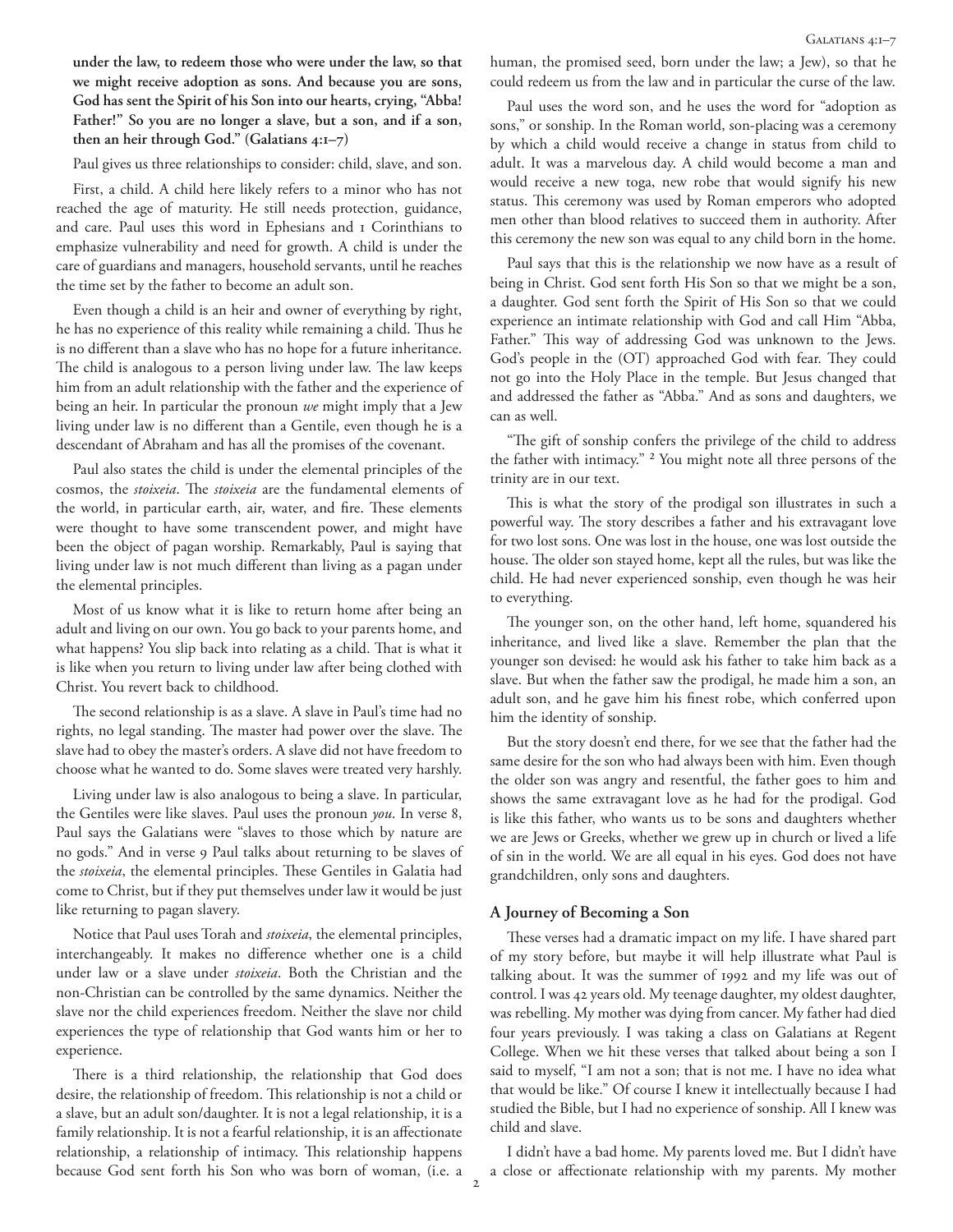## The Key to Freedom: Being the Beloved

was about the rules and my dad was pretty quiet. As a result I didn't receive the affirmation and love I desired. And so I turned to the performance story, seeking approval and significance through performance, validating my life with grades and sports. I went to church every Sunday and even preached an Easter sunrise service in high school. There were moments when I experienced God when I was young but gradually God became distant and impersonal. I was the good child.

When I went to college my heart towards God grew cold and I became a slave to sin, looking for love in all the wrong places. All through college I was searching. I was actually searching for God, I just didn't know it. During my senior year I started reading the gospels, and my searching lead me to Jesus; or, more accurately, Jesus found me in the darkness. I know what it is like to be the older son and the prodigal.

At first I experienced incredible freedom and joy with the Lord. My life started to change dramatically. I started growing in Christ and serving in ministry. But eventually I went back to the performance story, working hard to meet the expectations that I imagined God had placed on me, trying to keep all the rules, avoiding sin, being successful in ministry. I began relating to my spiritual family the same way I related to my physical family.

As I continued thinking about these verses in Galatians, I realized that law had defined my life. It defined the way I related to the world and people, to my parents, my wife, and my children. I wanted my children to be successful and so I became more law than grace. And then it dawned on me that law defined my relationship with God. How you relate to people tells you how you relate to God.

What I wanted was to be a son. I wanted to experience the kind of love the prodigal experienced when he came home. I wanted home. I knew that no one could satisfy this desire other than God, not parents who were both gone, not my spouse, children, or ministry. I knew that I had to get this right or nothing else mattered. So I just prayed for my desire.

One day I was sitting quietly and heard a voice saying, "You are my beloved son, in you I am well pleased." It was the voice of God. I don't hear voices very much, but those were the sweetest words I have ever heard. A wonderful feeling swept into my heart. I began to experience a deep love from God and a new freedom that changed the way I related to God and to people. Sonship love from God is the key to interior freedom that allows us to give freedom to others. I don't always feel this love. I have to return to that place again and again because it is so easy for me to return to the performance story. But that moment changed my life dramatically. I was home.

Anthony de Mello writes, "The great turning point in your life comes not when you realize that you love God but when you realize and fully accept the fact that God loves you unconditionally." 3

How would you describe your relationship with God as you sit here this morning—as a child, slave, or daughter or son? Imagine God thinking about you right now, looking at your face. What's he thinking about you? What's he feeling towards you?

God wants each of us to come to come to him and feel his arms on our shoulders in the way that Rembrandt represents in his painting of the prodigal son. Each of us has to come into the center. We can't stay on the outside just watching as others receive sonship love. And sometimes it is the pain of life that opens up our hearts wide enough so that we can receive what he wants to give us.

God sent his beloved Son so we, too, could be his beloved sons or daughters. And God sent his Spirit so we can call God "Abba." This is our primary relationship. Being the beloved is the relationship where we gain the love, approval, and acceptance our heart longs for. Living under law doesn't give us this relationship. In fact, it keeps us from being the beloved. Doing good things and avoiding bad things doesn't give us this relationship. No matter what you do or don't do, it won't change the way God feels about you. This is hard to believe but it is true.

The journey into being the beloved isn't easy. I can't give you a formula. The journey is personal for each of us. We all have different backgrounds and issues we deal with. You might be a legalist like me. Or you may have had, or do have, really difficult relationships with your parents. Some of you may have a hard time imagining a loving father. Some of you may have had bad experiences with spiritual leaders whom you thought you could trust. Sometimes it takes a long time for truth to travel the 18 inches from your head to your heart. But don't settle for anything less than being the beloved. Home is in the center of your heart when you hear God say, "you are my beloved daughter, you are my beloved son, in you I am well pleased."

1. The Crickets. "I Fought the Law." Rec. 1959. *In Style with the Crickets.*  1959. Composed by Sonny Curtis

2. Eugene Peterson, *Traveling Light,* (Colorado Springs Helmers & Howard 1988), 117

3. Brennan Manning, *A Glimpse of Jesus: The Stranger to Self-Hatred* (New York, HarperCollins 2003), 94

*© 2017 Peninsula Bible Church Cupertino*